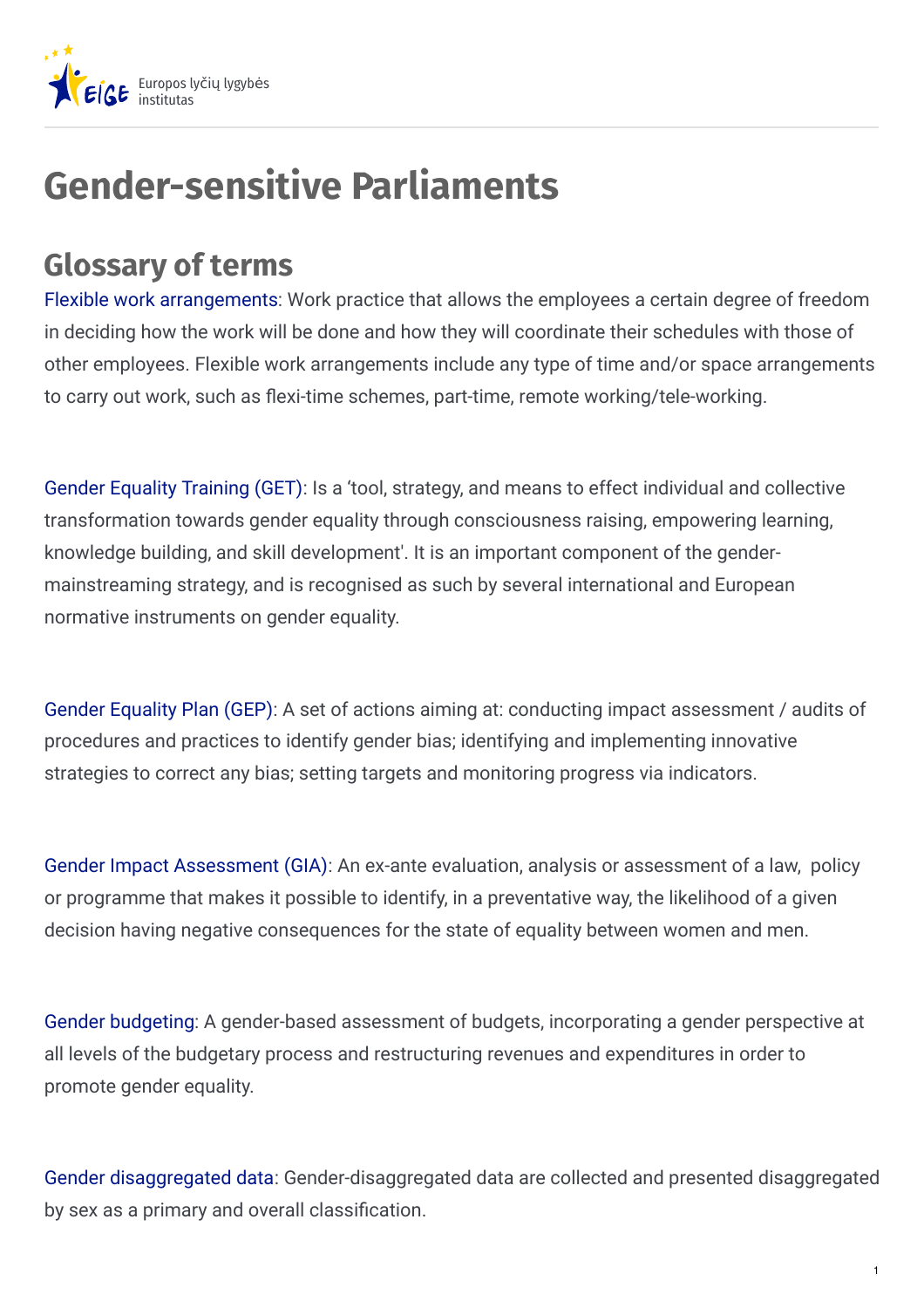Gender [indicators](https://eige.europa.eu/gender-mainstreaming/methods-tools/gender-indicators): Gender indicators are established to measure and compare the situation of women and men over time. Gender indicators can refer to quantitative indicators (based on statistics broken down by sex) or to qualitative indicators (based on women's and men's experiences, attitudes, opinions and feelings).

Gender [mainstreaming](https://eige.europa.eu/gender-mainstreaming/methods-tools) tools: Gender mainstreaming cannot be implemented with one single tool. Since it is a process whereby a gender equality perspective is integrated into a range of different processes and tasks, a variety of methods and tools that support its implementation are therefore used in the different operational work flows of a particular field of activities.

[Harassment](https://eige.europa.eu/rdc/eige-publications/administrative-data-sources-gender-based-violence-against-women-eu-report): Unwanted physical, verbal or non-verbal conduct of a sexual nature, violating the victim's dignity and creating a hostile environment. Acts are inclusive of, but not limited to, vulgar actions, requesting sexual favours, threatening or forcing with the purpose of gaining sexual satisfaction and forcibly imposed sexual intimacy.

[Legislated](http://archive.ipu.org/pdf/publications/atlas-en.pdf) quotas: Legislated candidate quotas regulate the gender composition of the candidate lists and are binding by law for all political parties in the election; they are mandated either through national constitutions or by electoral legislation.

[National](http://www.equineteurope.org/What-is-an-Equality-Body) gender equality bodies: Equality bodies are independent organisations assisting victims of discrimination, monitoring and reporting on discrimination issues, and promoting equality. They are legally required to promote equality and combat discrimination in relation to one, some, or all of the grounds of discrimination covered by European Union (EU) law – gender, race and ethnicity, age, sexual orientation, religion or belief and disability. The EU equal treatment legislation requires Member States to set up an equality body. Most EU Member States have implemented the Gender Equal Treatment Directives.

[Oversight](https://www.agora-parl.org/resources/aoe/oversight) function: The parliamentary oversight function is a means for holding the executive accountable for its actions and for ensuring that it implements policies in accordance with the laws and budget passed by the parliament. Besides the parliament's legislative function, it is through oversight that the parliament can ensure a balance of power and assert its role as the defender of people's interests.